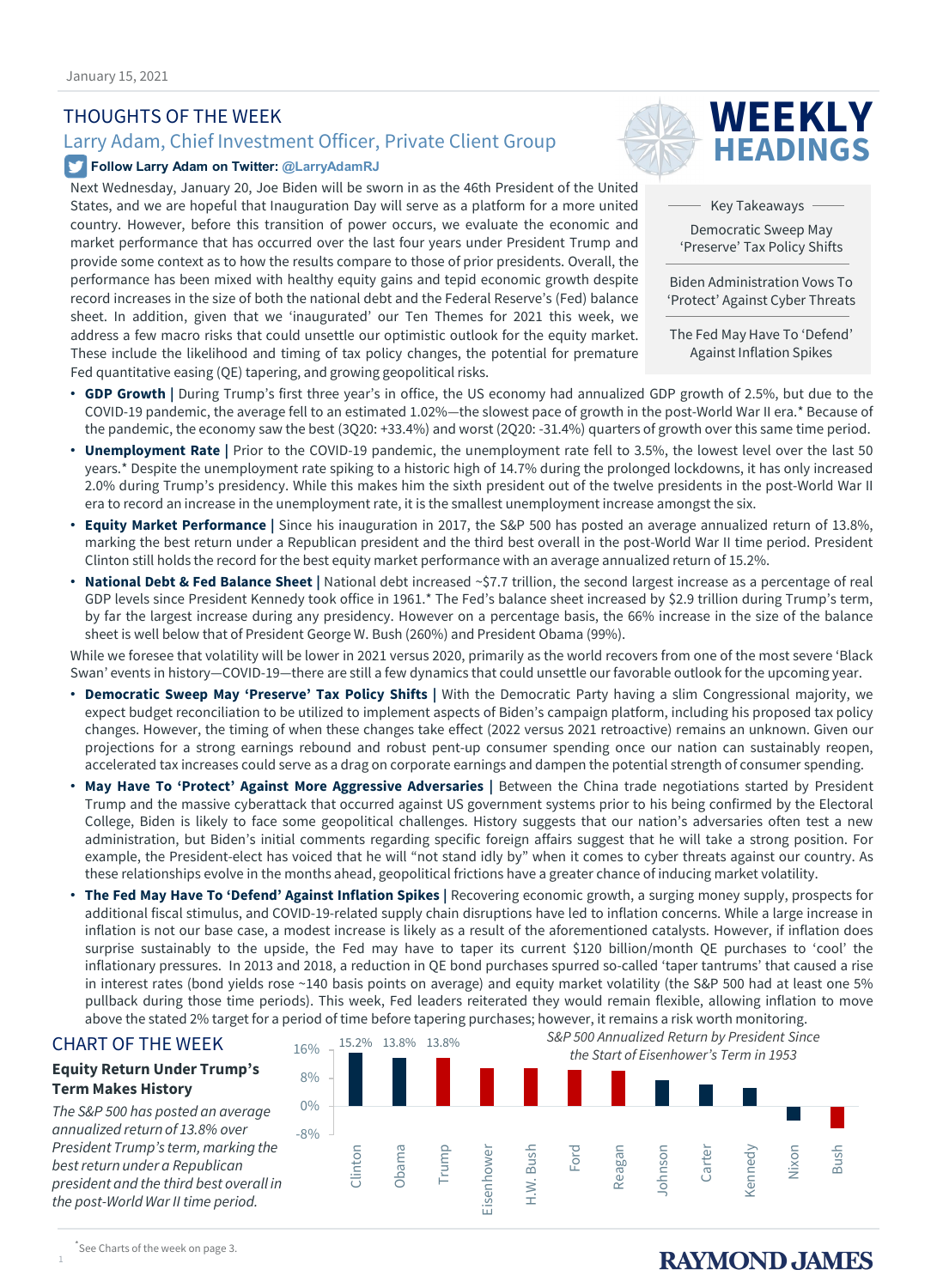### ECONOMY

- The Consumer Price Index rose 0.4% in December (1.4% y/y), reflecting higher food and gasoline prices. Ex-food and energy, the CPI edged up 0.1% (1.6%), reflecting a more moderate trend in rent.
- Higher prices of oil and industrial inputs contributed to a 0.9% increase in import prices (-0.3% y/y), although inflation in imported finished goods remained mild.
- Jobless claims jumped to 965,000 in the first week of the year—figures can be erratic in January, but the increase likely indicates an impact from the pandemic surge. Retail sales were weaker than expected, but not as bad as it looks.
- **Focus of the Week**: Next week's economic calendar is thin, with December residential construction figures on Thursday and existing home sales on Friday.

### January 18 – January 22



### US EQUITY

- Since breaking out to new highs in November, the S&P 500 has continued to glide higher through the seasonally strong period of the year. Enormous strength from the most risk-on areas during this time frame was triggered by positive vaccine news in early November, allowing for optimism about an economic reopening in 2021. Technical momentum toward the reflation trade remains strong with added support in recent days from positive vaccine news (J&J early vaccine study) and President-elect Biden's unveiling of an additional ~\$2T fiscal stimulus package Thursday night (on top of the \$900B in relief passed a few weeks ago). The unprecedented amount of both fiscal and monetary stimulus remains supportive of equity markets in our view.
- Eventually, the market will need to digest this strength but, for now, the trend remains your friend. The S&P 500, along with some of the more cyclical areas (i.e., small caps, banks, equal weight Consumer Discretionary), have been able to trade above their 20-day moving averages since early November. We will be monitoring price action around this level for potential cracks in the short-term trend that may lead to an eventual digestion period. But for now, short-term momentum remains strong. Supporting this view of underlying equity market momentum is continued relative strength in the Banks vs. Utilities, as well as Consumer Discretionary vs. Consumer Staples.
- **Focus of the Week:** Fundamentally, Q4 earnings season unofficially kicked off today with several of the large banks. Consensus estimates reflect -10.3% S&P 500 earnings growth on -2.2% sales growth for the quarter. The most favorable earnings growth is expected to come from the Materials, Health Care, and Technology sectors. We expect a strong Q4 earnings surprise above the historical average of 4.5%, but less than the historically strong Q2 and Q3. In fact, 19 S&P 500 companies have announced Q4 results early with an earnings surprise of 11.5%. This supports our above-consensus earnings estimate for 2021 of \$175.

### FIXED INCOME

- The 10-year Treasury has seen a price decline (yield pick-up) based largely on the uncertainty of what stimulus may or may not go through given the slim Democratic majority in DC.\* Biden has just increased the potential package to ~\$1.9 trillion and investors are questioning how we are going to pay for all this debt. The momentum will continue and we are likely to see continued longer end sell-off into next week.
- **Focus of the Week:** To take advantage of the recent curve steepening (from ~44bps in August to just shy of 100bps on Tuesday) we suggest looking at a barbell approach. Isolate offerings tied to the uptick in yields in the 7-10 year range while keeping some of your dollars very short to be positioned for any significant rise in yield also in the short term. Keep in mind that the economic climate will shift quickly as the new administration takes office and these uncertainties begin to clear up.

### COVID-19 & POLITICS

- The coronavirus continues to spread at unprecedented levels as coronavirus fatigue persists. The US has now recorded more than 23,079,000 identified cases and more than 384,000 identified deaths related to the coronavirus.\* In January alone, around 35,000 Americans have identifiably died of the virus. Over the past week, we recorded 240,525 cases per day on average, a 9.9% increase compared to the week prior. The US has now performed more than 273 million tests, almost 14 million of which occurred over the past week. Our seven-day average positivity rate stands at 12.3%, still well above our long-stated goal of a maximum 5% tests, and ideally fewer, returning positive to signal adequate supply to meet our demand.
- Vaccine rollout continues to lag behind schedule. Of around 29.4 million doses distributed, only 10.3 million individuals have received their first doses. On Tuesday, the Trump administration switched strategic gears in hopes to speed up vaccine distribution by basing each states' vaccine allotment on how effectively states have administered the doses that they have already been distributed. Additionally, the administration has urged states to start vaccinating groups of people that were previously lower on the hierarchy, such as people 65+ and people with comorbidities. It remains unlikely that vaccines will be available to the wider population for several months.
- **Focus of the week:** Additional fiscal support for the economy, infrastructure spending, climate change initiatives, and worker protections are among the top priorities President-elect Biden is expected to pursue following his inauguration on January 20. In a conversation with congressional democrats, Biden has outlined a desire to work in a bipartisan approach for the next fiscal package – which may delay or reduce the overall package. A vote on the \$2K consumer checks remains a priority, but could be delayed as a larger package is negotiated. Longer term, all eyes remain on the budget reconciliation process (as it can be accomplished with only Democratic Party support) with a debate raging on whether any tax changes are delayed until at least 2022, to allow for a more complete COVID recovery.

2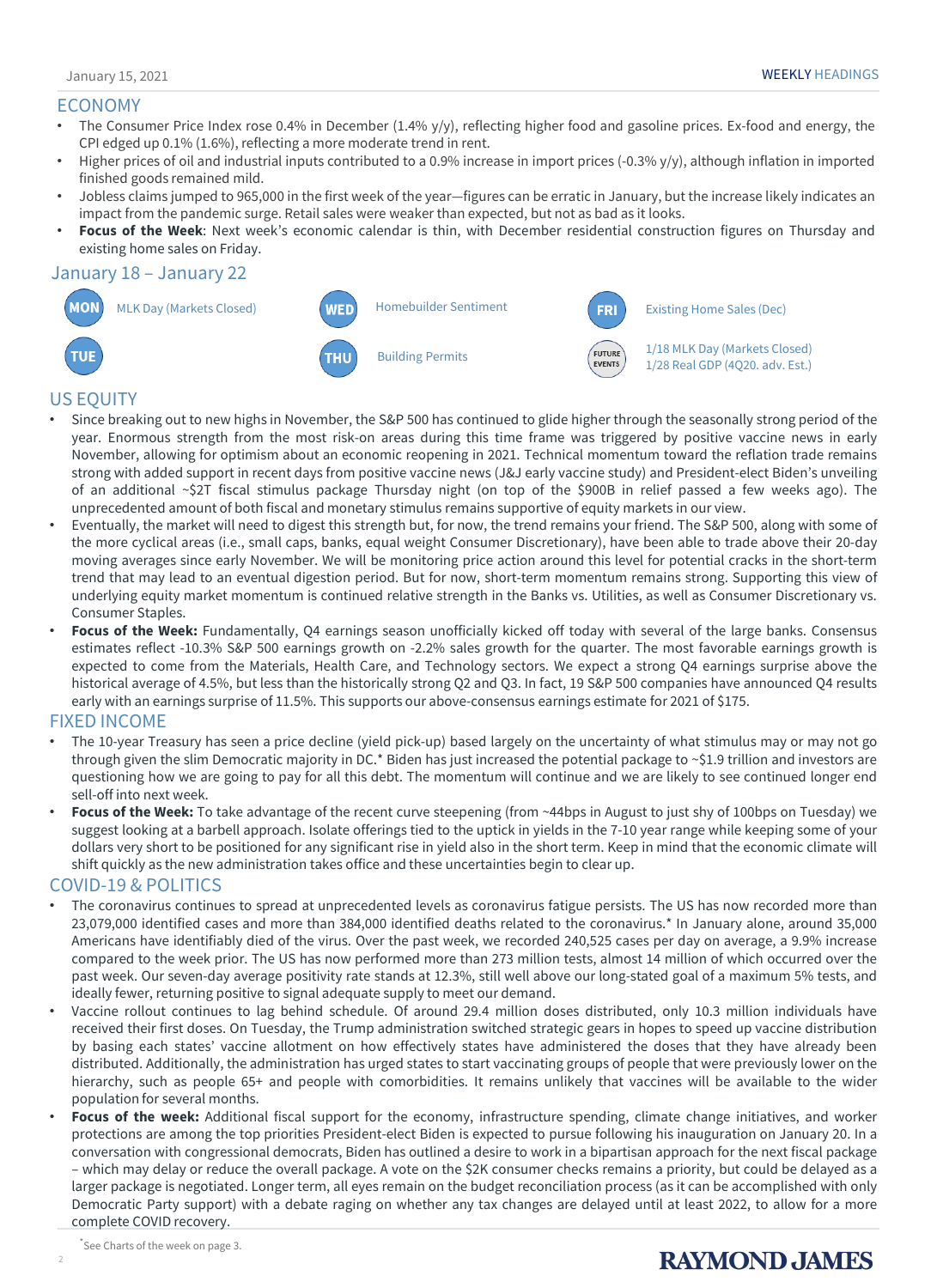### Charts of the Week

### Annualized Real GDP Growth by President **Increase in National Debt by President**



\*2020 GDP Estimate of -3.4% from Raymond James Economist Scott Brown



Change in Unemployment Rate by President (%)

10-Year Yield Rises On Stimulus Prospects





Increase in National Debt Relative to Real GDP Levels (%)

### Sector Performance Under Trump's Term



Return Under Trump's Term (through January 14)

### US Records 4K+ Deaths In A Single Day

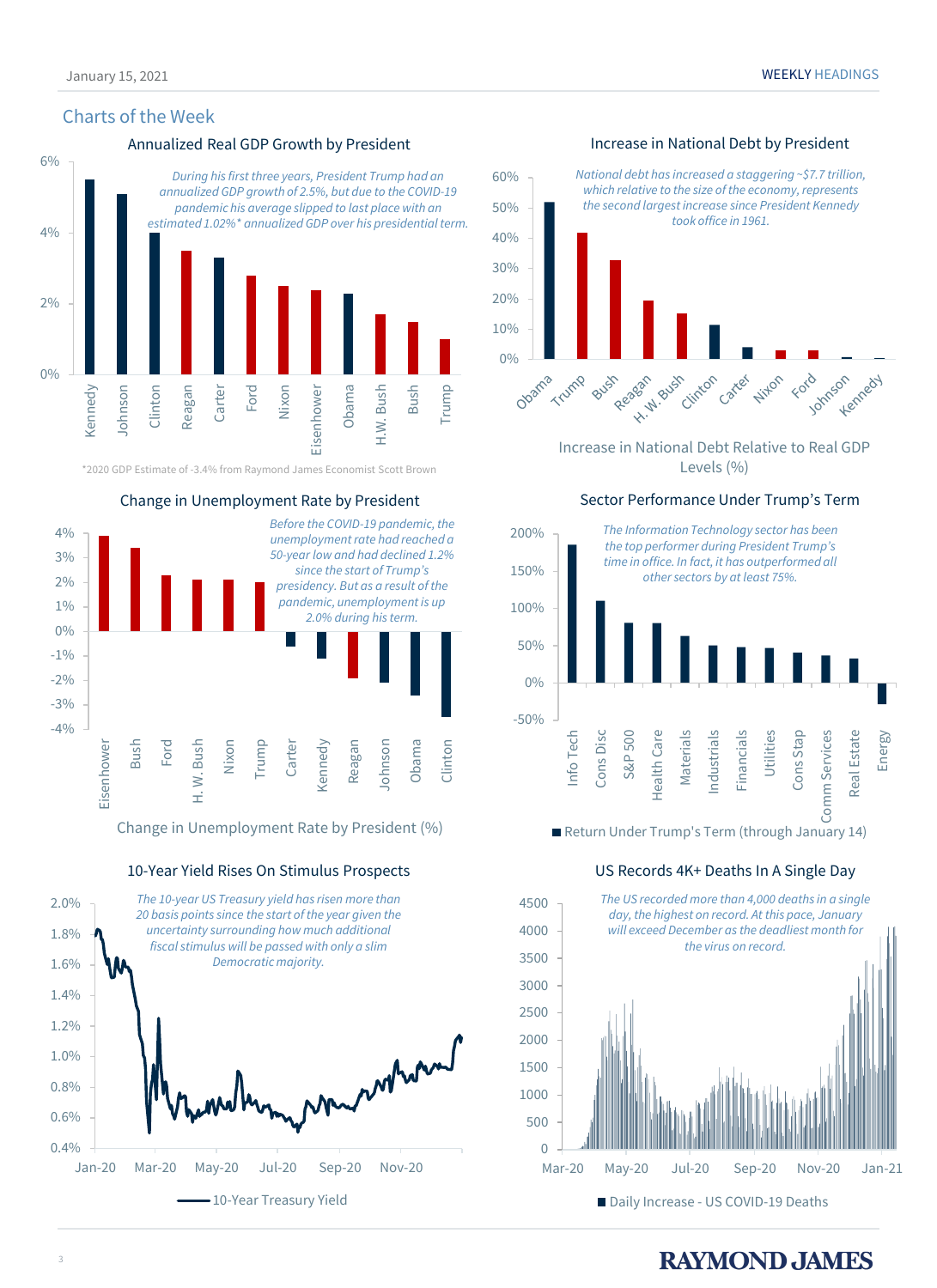## Asset Class Performance | Distribution by Asset Class and Style (as of January 14)<sup>\*\*</sup>



Asset Class Performance | Weekly and Year-to-Date (as of January 14)\*\*



\*\*Weekly performance calculated from Wednesday close to Wednesday close.

4

\*\*\*Assumes all asset classes are priced in US dollars unless otherwise noted. Ranked in order of performances (best to worst).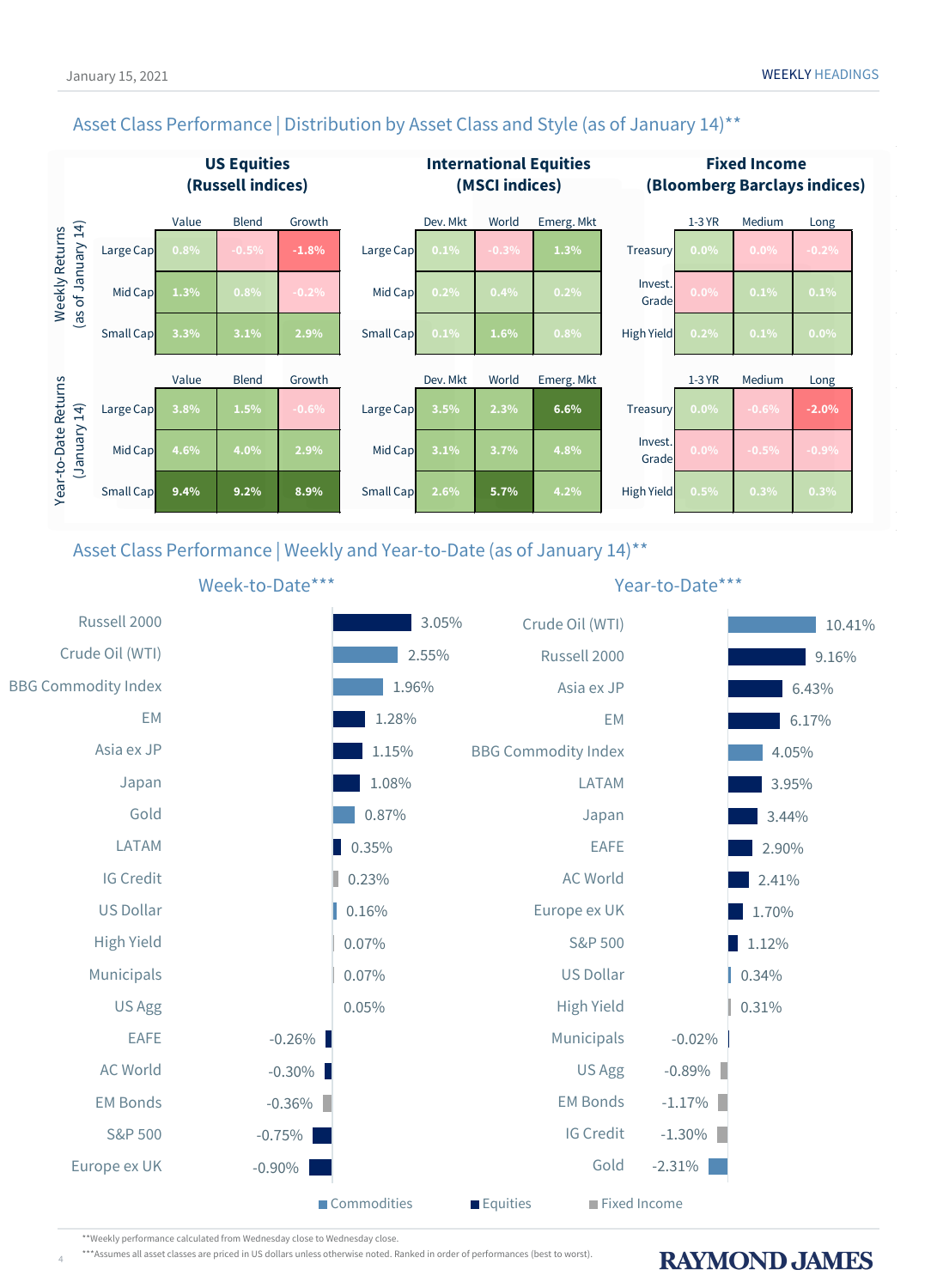# Weekly Data\*\*

### Data as of January 14

### **U.S Equities**

| <b>Index</b>           | Price   | <b>Weekly</b> | <b>MTD</b> | <b>YTD</b> | 1 Year | 3 Year | 5 Year | 10 Year |
|------------------------|---------|---------------|------------|------------|--------|--------|--------|---------|
| S&P 500                | 3795.5  | (0.2)         | $1.1\,$    | 1.1        | 17.7   | 13.0   | 16.9   | 13.7    |
| DJ Industrial Average  | 30991.5 | (0.2)         | 1.3        | 1.3        | 7.1    | 6.3    | 13.6   | 10.1    |
| NASDAO Composite Index | 13112.6 | 0.3           | 1.7        | 1.7        | 41.7   | 21.7   | 23.2   | 16.9    |
| Russell 1000           | 4135.7  | (0.0)         | 1.5        | 1.5        | 16.2   | 11.7   | 15.2   | 19.8    |
| Russell 2000           | 5356.6  | 2.8           | 9.2        | 9.2        | 2.5    | 0.9    | 7.9    | 12.5    |
| Russell Midcap         | 7319.7  | $1.0\,$       | 4.0        | 4.0        | 5.3    | 5.9    | 9.9    | 15.8    |

### **Equity Sectors**

| Sector                        | Price  | Weekly | <b>MTD</b> | <b>YTD</b> | 1 Year | 3 Year | 5 Year | 10 Year |
|-------------------------------|--------|--------|------------|------------|--------|--------|--------|---------|
| <b>Materials</b>              | 481.1  | (0.6)  | 5.6        | 5.6        | 30.2   | 8.9    | 16.8   | 9.5     |
| <b>Industrials</b>            | 760.8  | 0.2    | 1.5        | 1.5        | 10.1   | 6.0    | 14.2   | 11.8    |
| <b>Comm Services</b>          | 213.1  | (3.4)  | (3.8)      | (3.8)      | 14.9   | 12.2   | 11.2   | 9.8     |
| Utilities                     | 317.3  | 1.0    | (0.6)      | (0.6)      | (0.5)  | 11.2   | 11.1   | 11.1    |
| <b>Consumer Discretionary</b> | 1337.2 | 0.6    | 2.7        | 2.7        | 35.4   | 18.3   | 19.8   | 17.8    |
| <b>Consumer Staples</b>       | 678.5  | (1.1)  | (2.5)      | (2.5)      | 7.6    | 8.2    | 9.2    | 11.5    |
| <b>Health Care</b>            | 1358.9 | (0.2)  | 2.7        | 2.7        | 15.2   | 12.5   | 13.6   | 15.9    |
| Information Technology        | 2263.0 | (0.9)  | (1.2)      | (1.2)      | 37.2   | 26.5   | 29.1   | 20.0    |
| Energy                        | 336.1  | 7.4    | 17.5       | 17.5       | (21.7) | (12.7) | (0.9)  | (1.5)   |
| <b>Financials</b>             | 522.8  | 1.7    | 6.8        | 6.8        | 4.7    | 4.8    | 14.5   | 11.0    |
| <b>Real Estate</b>            | 222.9  | 1.5    | (2.1)      | (2.1)      | (4.8)  | 8.4    | 7.7    | 9.6     |

### **Fixed Income**

| Index                                | Yield | Weekly | <b>MTD</b> | <b>YTD</b> | 1 Year | 3 Year | 5 Year  | 10 Year |
|--------------------------------------|-------|--------|------------|------------|--------|--------|---------|---------|
| 3-Months Treasury Bill (%)           | 0.1   | 0.0    | 0.0        | 0.0        | 0.5    | 1.5    | $1.1\,$ | 0.6     |
| 2-Year Treasury (%)                  | 0.1   | (0.0)  | (0.0)      | (0.0)      | 3.0    | 2.6    | 1.6     | 1.2     |
| 10-Year Treasury (%)                 | 1.1   | (0.5)  | (2.0)      | (2.0)      | 7.5    | 6.1    | 3.4     | 4.2     |
| Barclays US Corporate High Yield     | 4.9   | 0.1    | 0.3        | 0.3        | 6.8    | 6.1    | 9.0     | 6.7     |
| Bloomberg Barclays US Aggregate      | 1.2   | (0.0)  | (0.9)      | (0.9)      | 6.0    | 5.2    | 4.1     | 3.7     |
| <b>Bloomberg Barclays Municipals</b> |       | (0.0)  | (0.0)      | (0.0)      | 4.3    | 4.8    | 3.7     | 4.9     |
| Bloomberg Barclays IG Credit         | 1.9   | 0.1    | (1.3)      | (1.3)      | 7.8    | 6.7    | 6.4     | 5.5     |
| Bloomberg Barclays EM Bonds          | 3.7   | (0.4)  | (1.2)      | (1.2)      | 4.6    | 5.1    | 6.9     | 5.8     |

### **Commodities**

| Index                         | Price  | Weekly | <b>MTD</b> | <b>YTD</b> | 1 Year | 3 Year | 5 Year | 10 Year |
|-------------------------------|--------|--------|------------|------------|--------|--------|--------|---------|
| WTI Crude (\$/bl)             | 53.6   | 2.7    | $10.8\,$   | 10.8       | (8.2)  | (5.9)  | 11.4   | (5.2)   |
| Gold (\$/Troy Oz)             | 1841.8 | (4.1)  | (2.4)      | (2.4)      | 19.2   |        |        | 3.0     |
| Dow Jones-UBS Commodity Index | 81.2   | ᆠᆞ     | 4.1        | 4.1        | ⊥.⊥    | (2.9)  | 1.1    | (6.7)   |

### **Currencies**

| Currency                     | Price | Weekly | <b>MTD</b> | <b>YTD</b> | 1 Year | 3 Year | 5 Year | 10 Year |
|------------------------------|-------|--------|------------|------------|--------|--------|--------|---------|
| US Dollar Index              | 90.2  | 0.5    | 0.3        | 0.3        | (7.3)  | (0.3)  | (1.8)  | 1.3     |
| US Dollar per Euro           | 1.2   | (1.0)  | (0.8)      | (0.8)      | 9.1    | (0.0)  | 2.3    | (1.0)   |
| US Dollar per British Pounds | 1.4   | 1.0    | 0.1        | 0.1        | 5.1    | (0.0)  | (1.0)  | (1.5)   |
| Japanese Yen per US Dollar   | 103.8 | (0.1)  | 0.6        | 0.6        | (5.6)  | (2.3)  | (2.5)  | 2.3     |

### **International Equities**

| <b>Index</b>             | Price   | Weekly | <b>MTD</b> | <b>YTD</b> | 1 Year | 3 Year | 5 Year | 10 Year |
|--------------------------|---------|--------|------------|------------|--------|--------|--------|---------|
| MSCI AC World            | 661.6   | 0.6    | 2.4        | 2.4        | 17.9   | 10.1   | 15.1   | 9.7     |
| <b>MSCI EAFE</b>         | 2209.4  | 0.8    | 2.9        | 2.9        | 11.0   | 4.5    | 10.3   | 6.1     |
| MSCI Europe ex UK        | 2358.4  | (0.3)  | 1.7        | 1.7        | 13.2   | 5.5    | 11.1   | 6.9     |
| <b>MSCI Japan</b>        | 3987.7  | 2.9    | 3.4        | 3.4        | 18.6   | 6.0    | 11.5   | 7.0     |
| <b>MSCIEM</b>            | 1370.8  | 3.7    | 6.2        | 6.2        | 22.8   | 7.2    | 16.7   | 4.5     |
| MSCI Asia ex JP          | 897.1   | 3.7    | 6.4        | 6.4        | 29.0   | 9.2    | 17.5   | 7.3     |
| <b>MSCI LATAM</b>        | 2546.6  | 1.8    | 3.9        | 3.9        | (10.0) | (2.0)  | 12.0   | (2.8)   |
| Canada S&P/TSX Composite | 14190.5 | (0.4)  | 3.0        | 3.0        | 3.5    | 3.3    | 7.8    | 2.9     |

### \*\*Weekly performance calculated from Thursday close to Thursday close.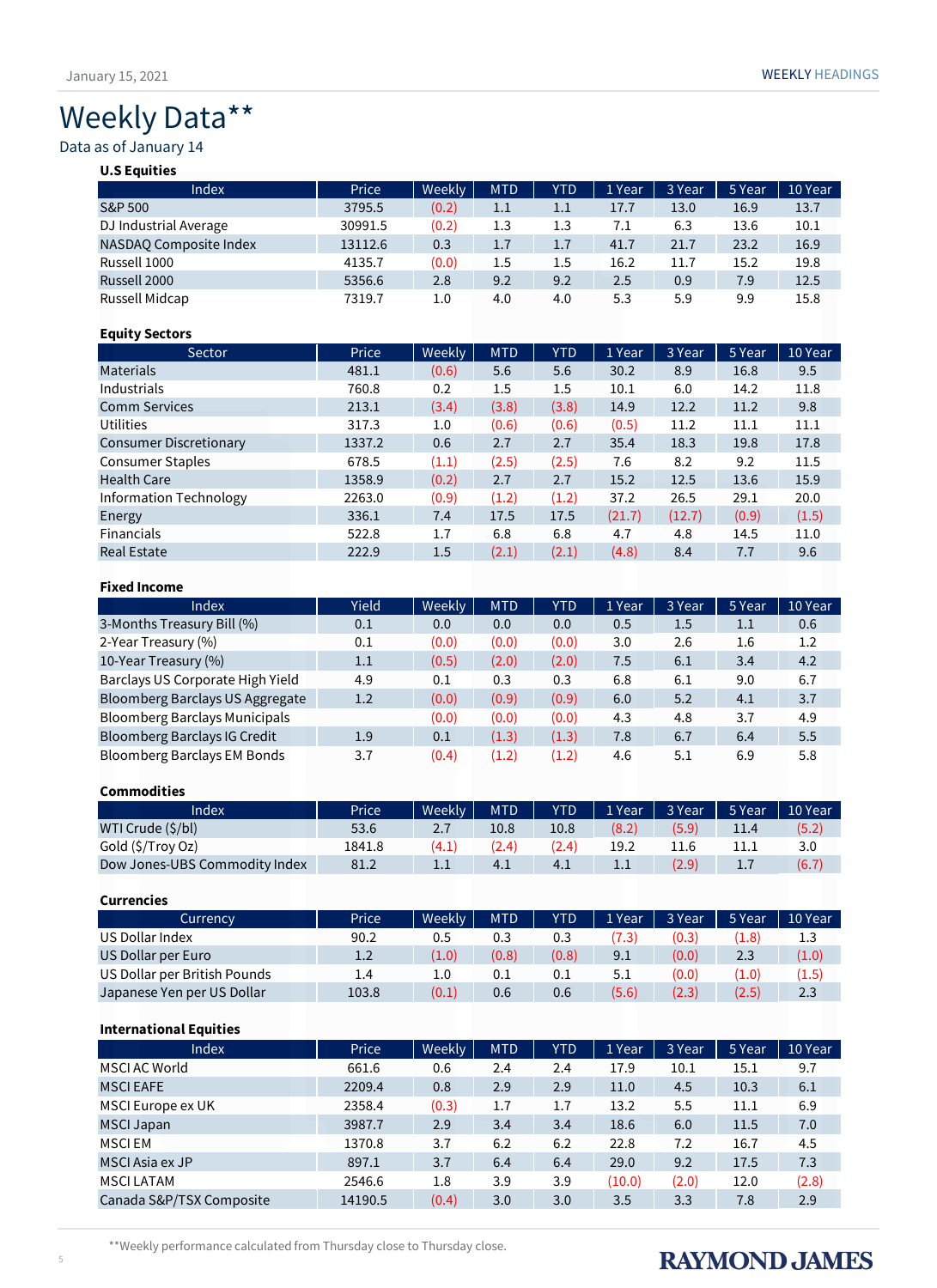### DISCLOSURES

All expressions of opinion reflect the judgment of the author(s) and the Investment Strategy Committee, and are subject to change. This information should not be construed as a recommendation. The foregoing content is subject to change at any time without notice. Content provided herein is for informational purposes only. There is no guarantee that these statements, opinions or forecasts provided herein will prove to be correct. Past performance is not a guarantee of future results. Indices and peer groups are not available for direct investment. Any investor who attempts to mimic the performance of an index or peer group would incur fees and expenses that would reduce returns. No investment strategy can guarantee success. Economic and market conditions are subject to change. Investing involves risks including the possible loss of capital.

INTERNATIONAL INVESTING | International investing involves additional risks such as currency fluctuations, differing financial accounting standards, and possible political and economic instability. These risks are greater in emerging markets.

SECTORS | Sector investments are companies engaged in business related to a specific economic sector and are presented herein for illustrative purposes only and should not be considered as the sole basis for an investment decision. Sectors are subject to fierce competition and their products and services may be subject to rapid obsolescence. There are additional risks associated with investing in an individual sector, including limited diversification.

OIL | Investing in oil involves special risks, including the potential adverse effects of state and federal regulation and may not be suitable for all investors.

CURRENCIES | Currencies investing are generally considered speculative because of the significant potential for investment loss. Their markets are likely to be volatile and there may be sharp price fluctuations even during periods when prices overall are rising.

GOLD | Gold is subject to the special risks associated with investing in precious metals, including but not limited to: price may be subject to wide fluctuation; the market is relatively limited; the sources are concentrated in countries that have the potential for instability; and the market is unregulated.

FIXED INCOME | Fixed-income securities (or "bonds") are exposed to various risks including but not limited to credit (risk of default of principal and interest payments), market and liquidity, interest rate, reinvestment, legislative (changes to the tax code), and call risks. There is an inverse relationship between interest rate movements and fixed income prices. Generally, when interest rates rise, fixed income prices fall and when interest rates fall, fixed income prices generally rise. A credit rating of a security is not a recommendation to buy, sell or hold the security and may be subject to review, revision, suspension, reduction or withdrawal at any time by the assigning Rating Agency. Ratings and insurance do not remove market risk since they do not guarantee the market value of the bond.

US TREASURIES | US Treasury securities are guaranteed by the US government and, if held to maturity, generally offer a fixed rate of return and guaranteed principal value.

### DESIGNATIONS

Certified Financial Planner Board of Standards Inc. owns the certification marks CFP® and CERTIFIED FINANCIAL PLANNER™ in the U.S.

Investments & Wealth InstituteTM (The Institute) is the owner of the certification marks "CIMA" and "Certified Investment Management Analyst." Use of CIMA and/or Certified Investment Management Analyst signifies that the user has successfully completed The Institute's initial and ongoing credentialing requirements for investment management professionals.

### DATA SOURCE

FactSet, as of 1/15/2021

### DOMESTIC EQUITY DEFINITION

LARGE GROWTH | **Russell 1000 Growth Total Return Index:** This index represents a segment of the Russell 1000 Index with a greater-than-average growth orientation. Companies in this index have higher price-to-book and price-earnings ratios, lower dividend yields and higher forecasted growth values. This index includes the effects of reinvested dividends.

MID GROWTH | **Russell Mid Cap Growth Total Return Index:** This index contains stocks from the Russell Midcap Index with a greater-than-average growth orientation. The stocks are also members of the Russell 1000 Growth Index. This index includes the effects of reinvested dividends.

LARGE BLEND | **Russell 1000 Total Return Index:** This index represents the 1000 largest companies in the Russell 3000 Index. This index is highly correlated with the S&P 500 Index. This index includes the effects of reinvested dividends.

SMALL GROWTH | **Russell 2000 Growth Total Return Index:** This index represents a segment of the Russell 2000 Index with a greater-than-average growth orientation. The combined market capitalization of the Russell 2000 Growth and Value Indices will add up to the total market cap of the Russell 2000. This index includes the effects of reinvested dividends.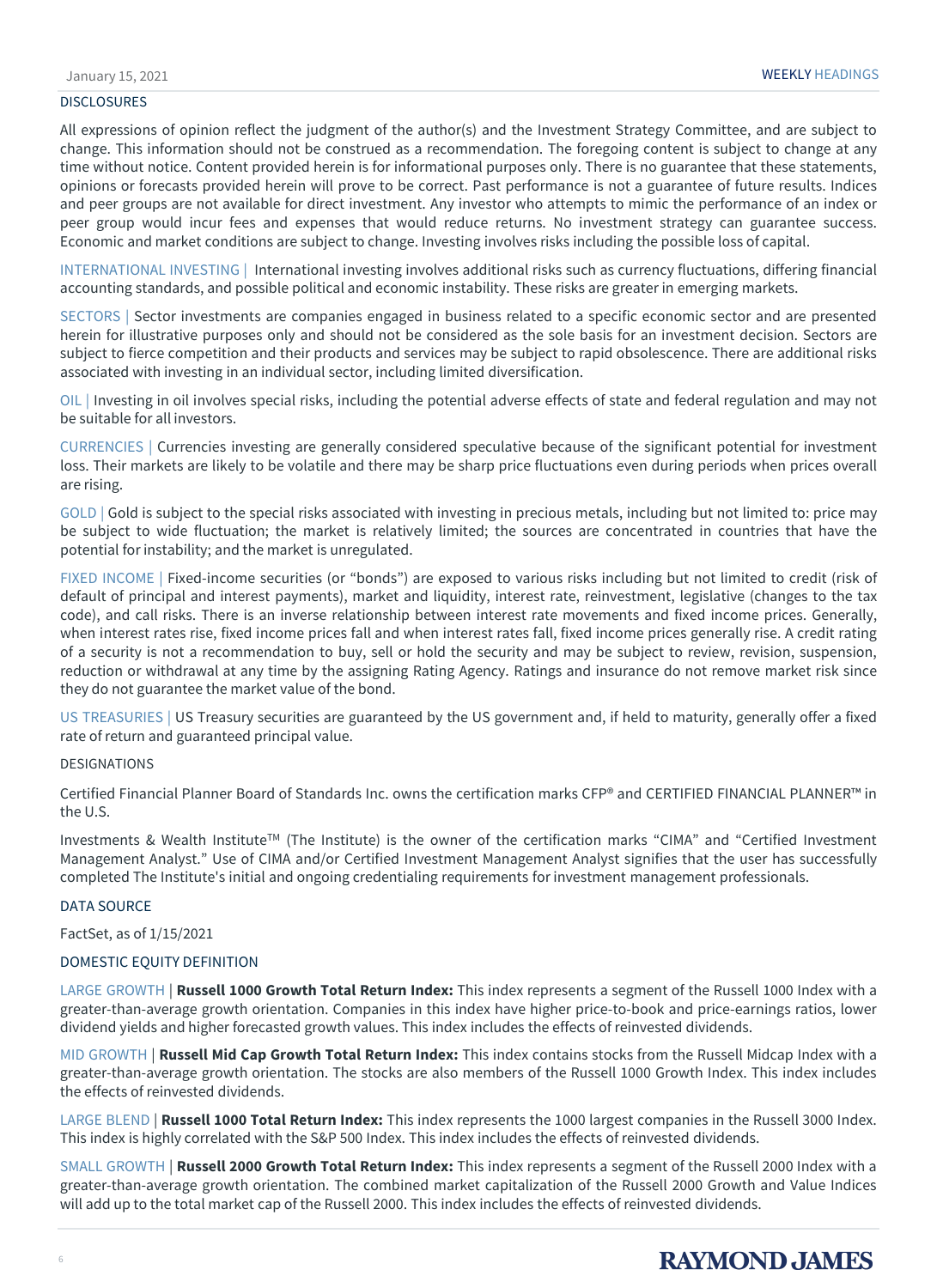MID BLEND | **Russell Mid Cap Total Return Index:** This index consists of the bottom 800 securities in the Russell 1000 Index as ranked by total market capitalization. This index includes the effects of reinvested dividends.

SMALL BLEND | **Russell 2000 Total Return Index:** This index covers 2000 of the smallest companies in the Russell 3000 Index, which ranks the 3000 largest US companies by market capitalization. The Russell 2000 represents approximately 10% of the Russell 3000 total market capitalization. This index includes the effects of reinvested dividends.

LARGE VALUE | **Russell 1000 Value Total Return Index:** This index represents a segment of the Russell 1000 Index with a lessthan-average growth orientation. Companies in this index have low price-to-book and price-earnings ratios, higher dividend yields and lower forecasted growth values. This index includes the effects of reinvested dividends.

MID VALUE | **Russell Mid Cap Value Total Return Index:** This index contains stocks from the Russell Midcap Index with a lessthan-average growth orientation. The stocks are also members of the Russell 1000 Value Index. This index includes the effects of reinvested dividends.

SMALL VALUE | **Russell 2000 Value Total Return Index:** This index represents a segment of the Russell 2000 Index with a lessthan-average growth orientation. The combined market capitalization of the Russell 2000 Growth and Value Indices will add up to the total market cap of the Russell 2000. This index includes the effects of reinvested dividends.

### FIXED INCOME DEFINITION

AGGREGATE BOND | **Bloomberg Barclays US Agg Bond Total Return Index:** The index is a measure of the investment grade, fixed-rate, taxable bond market of roughly 6,000 SEC-registered securities with intermediate maturities averaging approximately 10 years. The index includes bonds from the Treasury, Government-Related, Corporate, MBS, ABS, and CMBS sectors.

HIGH YIELD | **Bloomberg Barclays US Corporate High Yield Total Return Index:** The index measures the USD-denominated, high yield, fixed-rate corporate bond market. Securities are classified as high yield if the middle rating of Moody's, Fitch and S&P is Ba1/BB+/BB+ or below.

CREDIT | **Bloomberg Barclays US Credit Total Return Index:** The index measures the investment grade, US dollardenominated, fixed-rate, taxable corporate and government related bond markets. It is composed of the US Corporate Index and a non-corporate component that includes foreign agencies, sovereigns, supranationals and local authorities.

MUNICIPAL | **Bloomberg Barclays Municipal Total Return Index:** The index is a measure of the long-term tax-exempt bond market with securities of investment grade (rated at least Baa by Moody's Investors Service and BBB by Standard and Poor's). This index has four main sectors: state and local general obligation bonds, revenue bonds, insured bonds, and prerefunded bonds.

DOW JONES INDUSTRIAL AVERAGE (DJIA) | The **Dow Jones Industrial Average (DJIA)** is an index that tracks 30 large, publiclyowned companies trading on the New York Stock Exchange (NYSE) and the NASDAQ.

NASDAQ COMPOSITE INDEX | The **Nasdaq Composite Index** is the market capitalization-weighted index of over 3,300 common equities listed on the Nasdaq stock exchange.

S&P 500 | The **S&P 500 Total Return Index:** The index is widely regarded as the best single gauge of large-cap U.S. equities. There is over USD 7.8 trillion benchmarked to the index, with index assets comprising approximately USD 2.2 trillion of this total. The index includes 500 leading companies and captures approximately 80% coverage of available market capitalization.

BLOOMBERG BARCLAYS CAPITAL AGGREGATE BOND TOTAL RETURN INDEX | This index represents securities that are SECregistered, taxable, and dollar denominated. The index covers the U.S. investment grade fixed rate bond market, with index components for government and corporate securities, mortgage pass-through securities, and asset-backed securities. The index is designed to minimize concentration in any one commodity or sector. It currently has 22 commodity futures in seven sectors. No one commodity can compose less than 2% or more than 15% of the index, and no sector can represent more than 33% of the index (as of the annual weightings of the components).

VIX | The CBOE Volatility Index, known by its ticker symbol VIX, is a popular measure of the stock market's expectation of volatility implied by S&P 500 index options.

MOVE | The MOVE Index is a well-recognized measure of U.S. interest rate volatility that tracks the movement in U.S. Treasury yield volatility implied by current prices of one-month over-the-counter options on 2-year, 5-year, 10-year and 30-year Treasuries.

### INTERNATIONAL EQUITY DEFINITION

EMERGING MARKETS EASTERN EUROPE | **MSCI EM Eastern Europe Net Return Index:** The index captures large- and mid-cap representation across four Emerging Markets (EM) countries in Eastern Europe. With 50 constituents, the index covers approximately 85% of the free float-adjusted market capitalization in each country.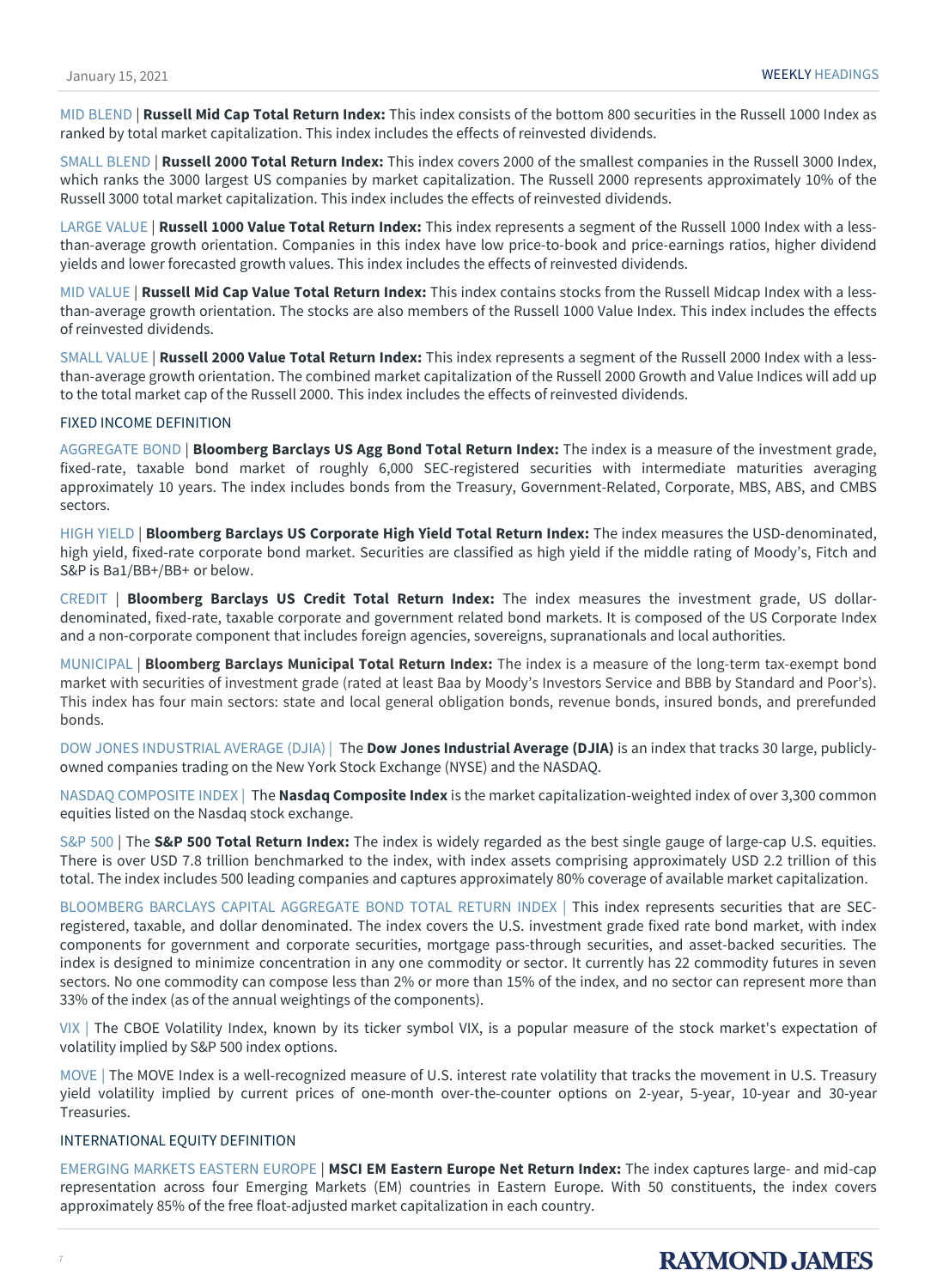EMERGING MARKETS ASIA | **MSCI EM Asia Net Return Index:** The index captures large- and mid-cap representation across eight Emerging Markets countries. With 554 constituents, the index covers approximately 85% of the free float-adjusted market capitalization in each country.

EMERGING MARKETS LATIN AMERICA | **MSCI EM Latin America Net Return Index:** The index captures large- and mid-cap representation across five Emerging Markets (EM) countries in Latin America. With 116 constituents, the index covers approximately 85% of the free float-adjusted market capitalization in each country.

EMERGING MARKETS | **MSCI Emerging Markets Net Return Index:** This index consists of 23 countries representing 10% of world market capitalization. The index is available for a number of regions, market segments/sizes and covers approximately 85% of the free float-adjusted market capitalization in each of the 23 countries.

PACIFIC EX-JAPAN | **MSCI Pacific Ex Japan Net Return Index:** The index captures large- and mid-cap representation across four of 5 Developed Markets (DM) countries in the Pacific region (excluding Japan). With 150 constituents, the index covers approximately 85% of the free float-adjusted market capitalization in each country.

JAPAN | **MSCI Japan Net Return Index:** The index is designed to measure the performance of the large and mid cap segments of the Japanese market. With 319 constituents, the index covers approximately 85% of the free float-adjusted market capitalization in Japan.

FOREIGN DEVELOPED MARKETS | **MSCI EAFE Net Return Index:** This index is designed to represent the performance of large and mid-cap securities across 21 developed markets, including countries in Europe, Australasia and the Far East, excluding the U.S. and Canada. The index is available for a number of regions, market segments/sizes and covers approximately 85% of the free float-adjusted market capitalization in each of the 21 countries.

EUROPE EX UK | **MSCI Europe Ex UK Net Return Index:** The index captures large and mid cap representation across 14 Developed Markets (DM) countries in Europe. With 337 constituents, the index covers approximately 85% of the free floatadjusted market capitalization across European Developed Markets excluding the UK.

MSCI EAFE | The **MSCI EAFE** (Europe, Australasia, and Far East) is a free float-adjusted market capitalization index that is designed to measure developed market equity performance, excluding the United States & Canada. The EAFE consists of the country indices of 22 developed nations.

### INTERNATIONAL DISCLOSURES

FOR CLIENTS IN THE UNITED KINGDOM | For clients of Raymond James Financial International Limited (RJFI): This document and any investment to which this document relates is intended for the sole use of the persons to whom it is addressed, being persons who are Eligible Counterparties or Professional Clients as described in the FCA rules or persons described in Articles 19(5) (Investment professionals) or 49(2) (high net worth companies, unincorporated associations, etc.) of the Financial Services and Markets Act 2000 (Financial Promotion) Order 2005 (as amended)or any other person to whom this promotion may lawfully be directed. It is not intended to be distributed or passed on, directly or indirectly, to any other class of persons and may not be relied upon by such persons and is, therefore, not intended for private individuals or those who would be classified as Retail Clients.

FOR CLIENTS OF RAYMOND JAMES INVESTMENT SERVICES, LTD.: This document is for the use of professional investment advisers and managers and is not intended for use by clients.

FOR CLIENTS IN FRANCE | This document and any investment to which this document relates is intended for the sole use of the persons to whom it is addressed, being persons who are Eligible Counterparties or Professional Clients as described in "Code Monetaire et Financier" and Reglement General de l'Autorite des marches Financiers. It is not intended to be distributed or passed on, directly or indirectly, to any other class of persons and may not be relied upon by such persons and is, therefore, not intended for private individuals or those who would be classified as Retail Clients.

FOR CLIENTS OF RAYMOND JAMES EURO EQUITIES | Raymond James Euro Equities is authorised and regulated by the Autorite de Controle Prudentiel et de Resolution and the Autorite des Marches Financiers.

FOR INSTITUTIONAL CLIENTS IN THE EUROPEAN ECONOMIC AREA (EE) OUTSIDE OF THE UNITED KINGDOM | This document (and any attachments or exhibits hereto) is intended only for EEA institutional clients or others to whom it may lawfully be submitted.

FOR CANADIAN CLIENTS | This document is not prepared subject to Canadian disclosure requirements, unless a Canadian has contributed to the content of the document. In the case where there is Canadian contribution, the document meets all applicable IIROC disclosure requirements.